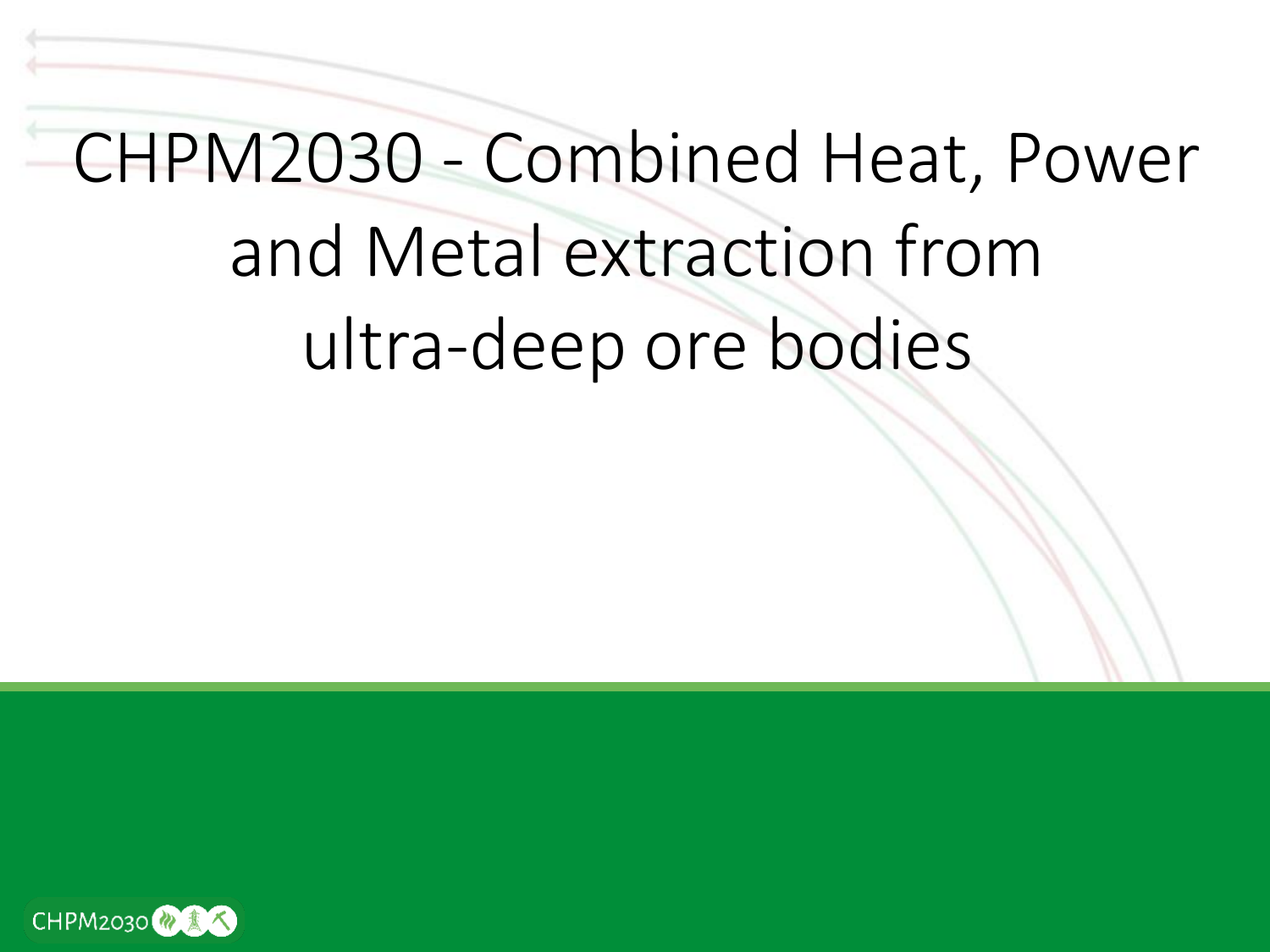## Project data

Call: H2020-LCE-2014-2015 two-stage, Research and Innovation action

Topic: Developing the next generation technologies of renewable electricity and heating/cooling

Project ID: 654100

Implementation: 01.01.2016-30.06.2019

Budget: 4.2 million EUR

TRL: 4-5

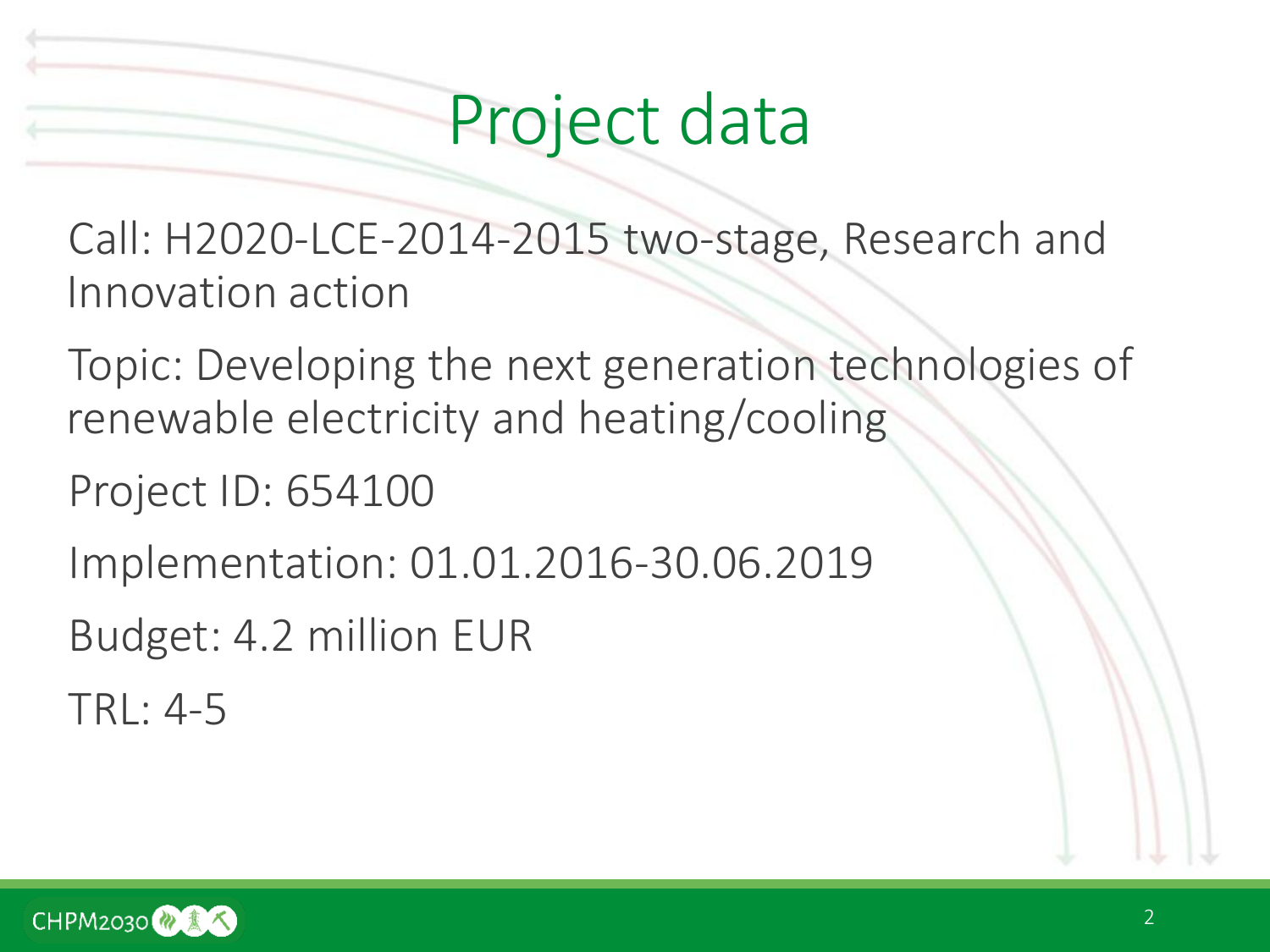## The consortium

| Participant organisation name                          | Country   |
|--------------------------------------------------------|-----------|
| University of (UNIM), coordinator                      | Hungary   |
| University of Szeged (USZ)                             | Hungary   |
| European Federation of Geologists (EFG)                | France    |
| Iceland Geosurvey (ISOR)                               | Iceland   |
| <b>British Geological Survey (BGS)</b>                 | <b>UK</b> |
| Laboratório Nacional de Energia e Geologia (LNEG)      | Portugal  |
| Vlaamse Instelling voor Technologisch Onderzoek (VITO) | Belgium   |
| La Palma Research S.L. (LPRC)                          | Spain     |
| Agency for International Minerals Policy (MinPol)      | Austria   |
| Geological Survey of Romania (IGR)                     | Romania   |
| Katholieke Universiteit Leuven (KLeuv)                 | Belgium   |
| Geological Survey of Sweden (SGU)                      | Sweden    |

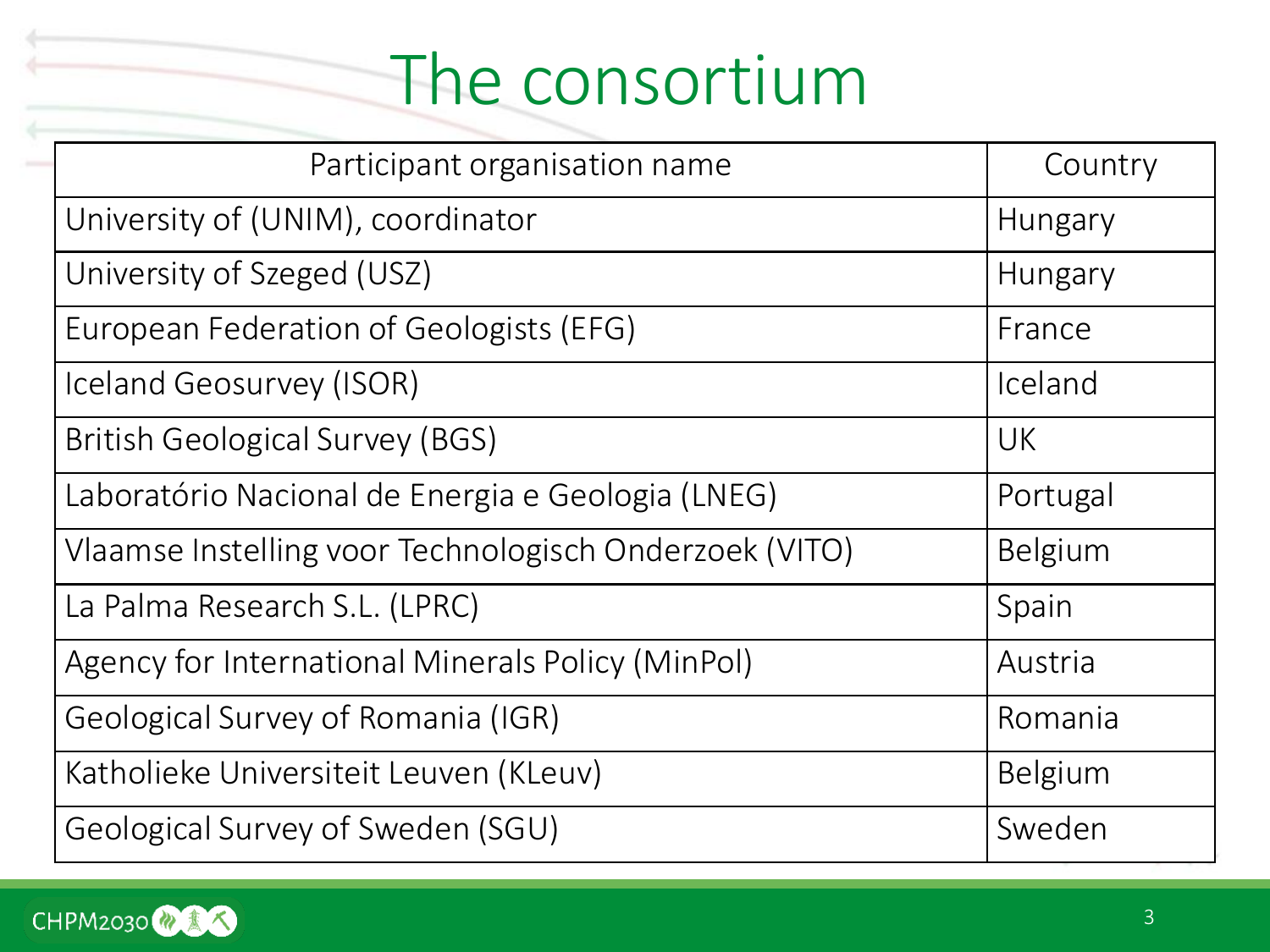## **Challenge**

EU needs clean energy - EGS operating costs are high EU needs critical raw materials – limited mining

Developing a new technology for combining geothermal energy production and metal mining

Create a proof of concept of the technical and economic feasibility at laboratory scale

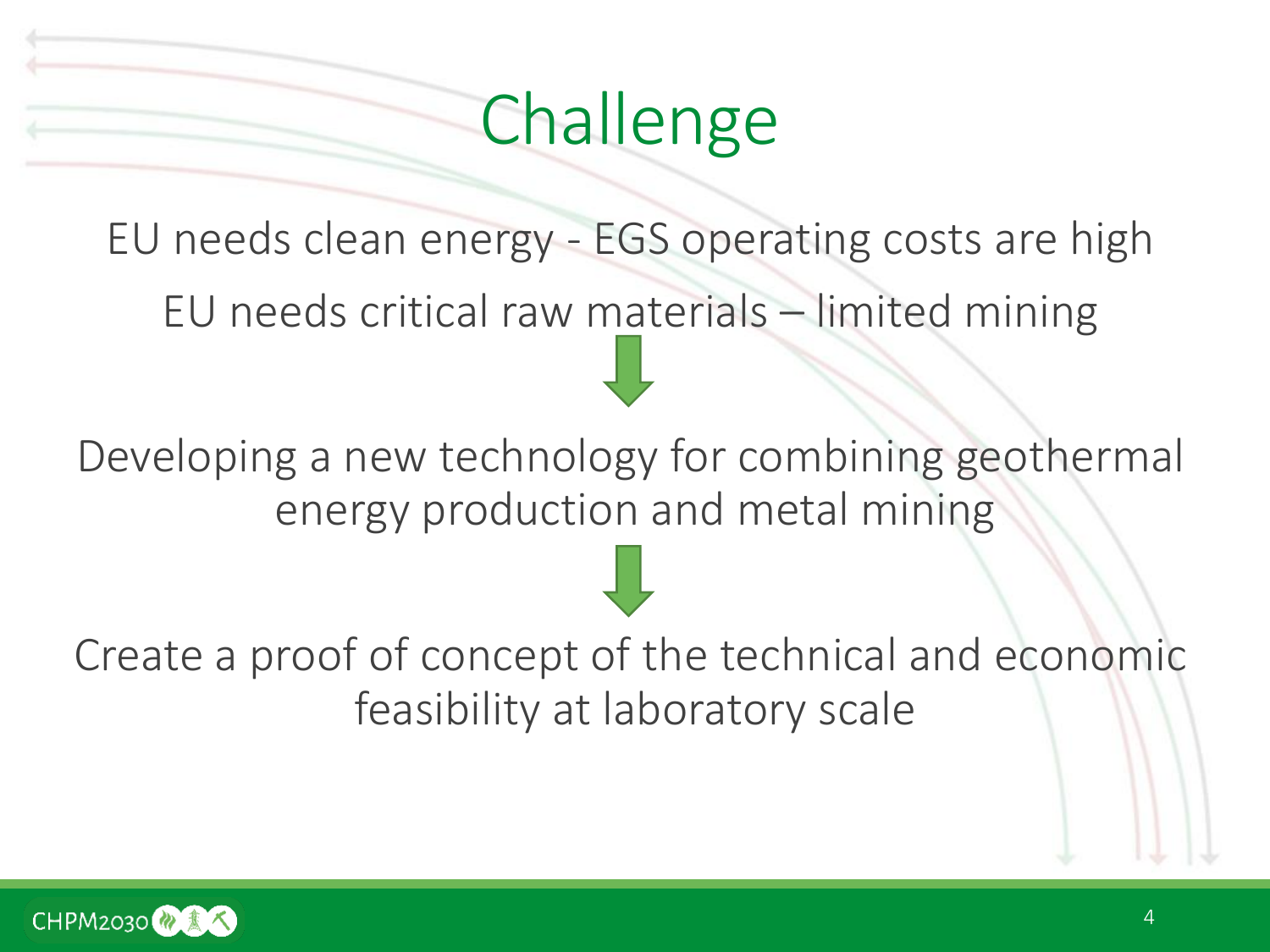### Concept

Identifying ultra deep metalliferous formations Establishment of EGS

Enhance the interconnected fracture systems within the orebody

Leaching metals from the orebody

Metal extraction from the geothermal brine Production of heat and electricity

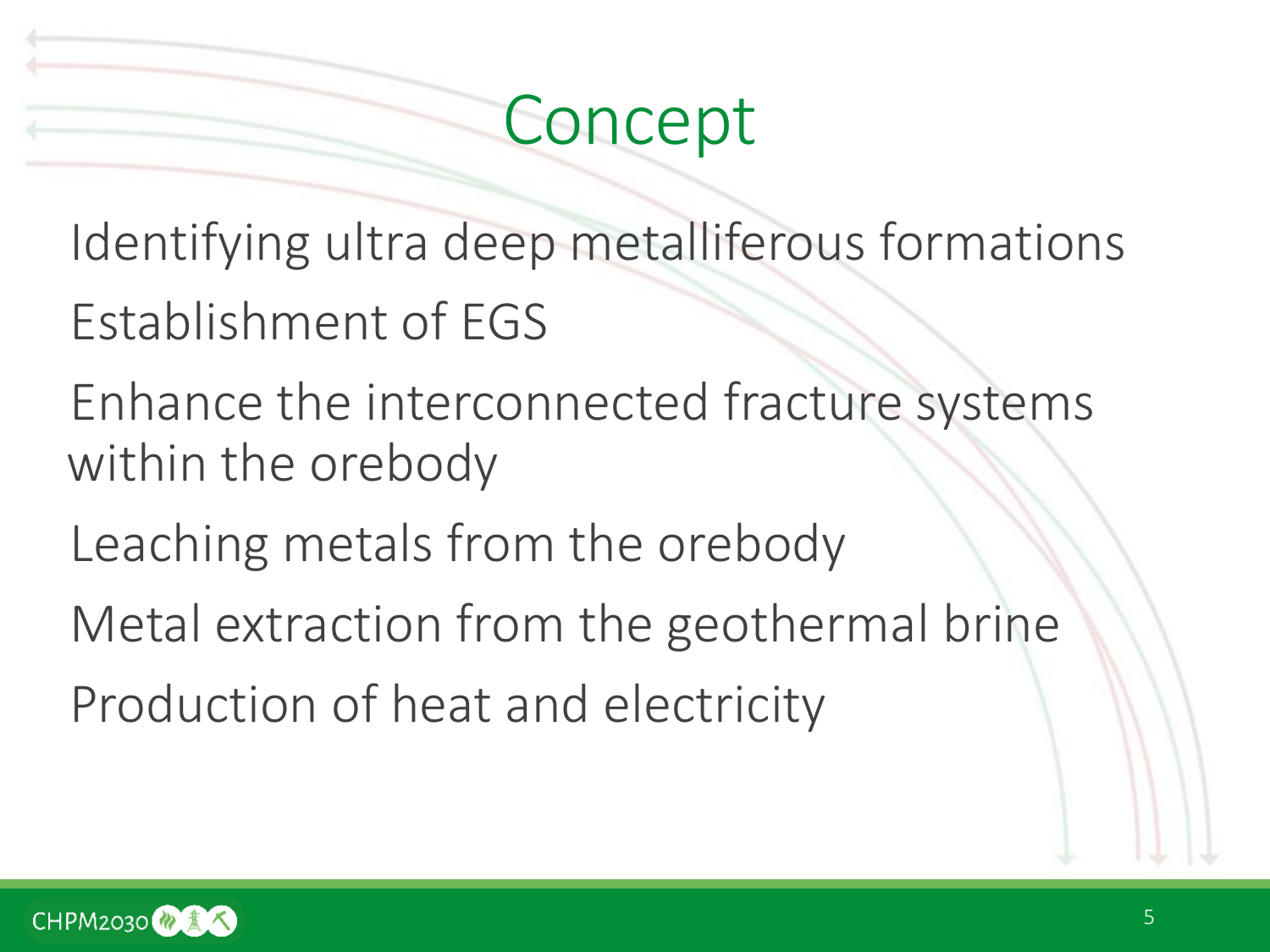

Schematic overview of the envisioned CHPM Facility

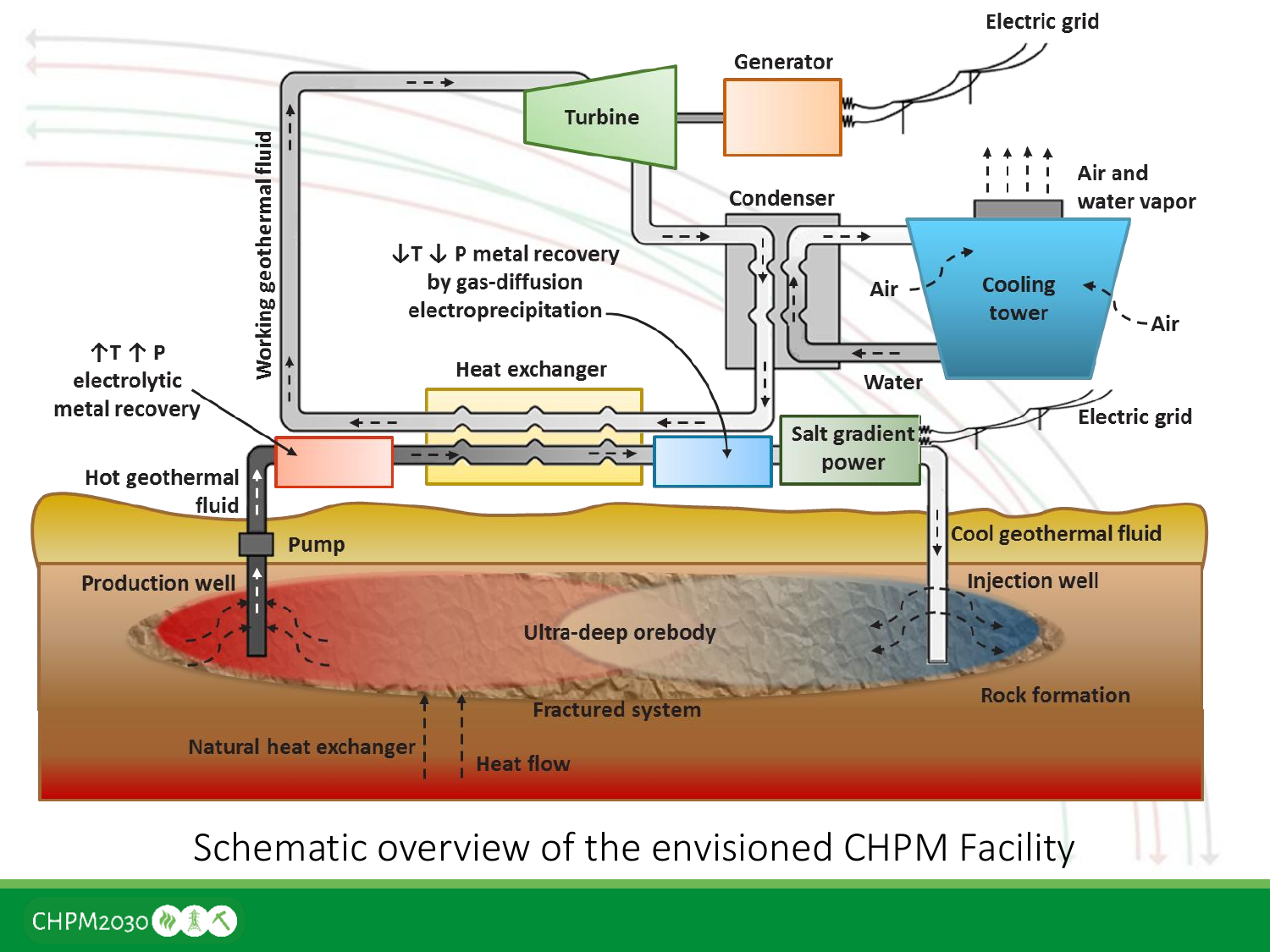## Work organisation

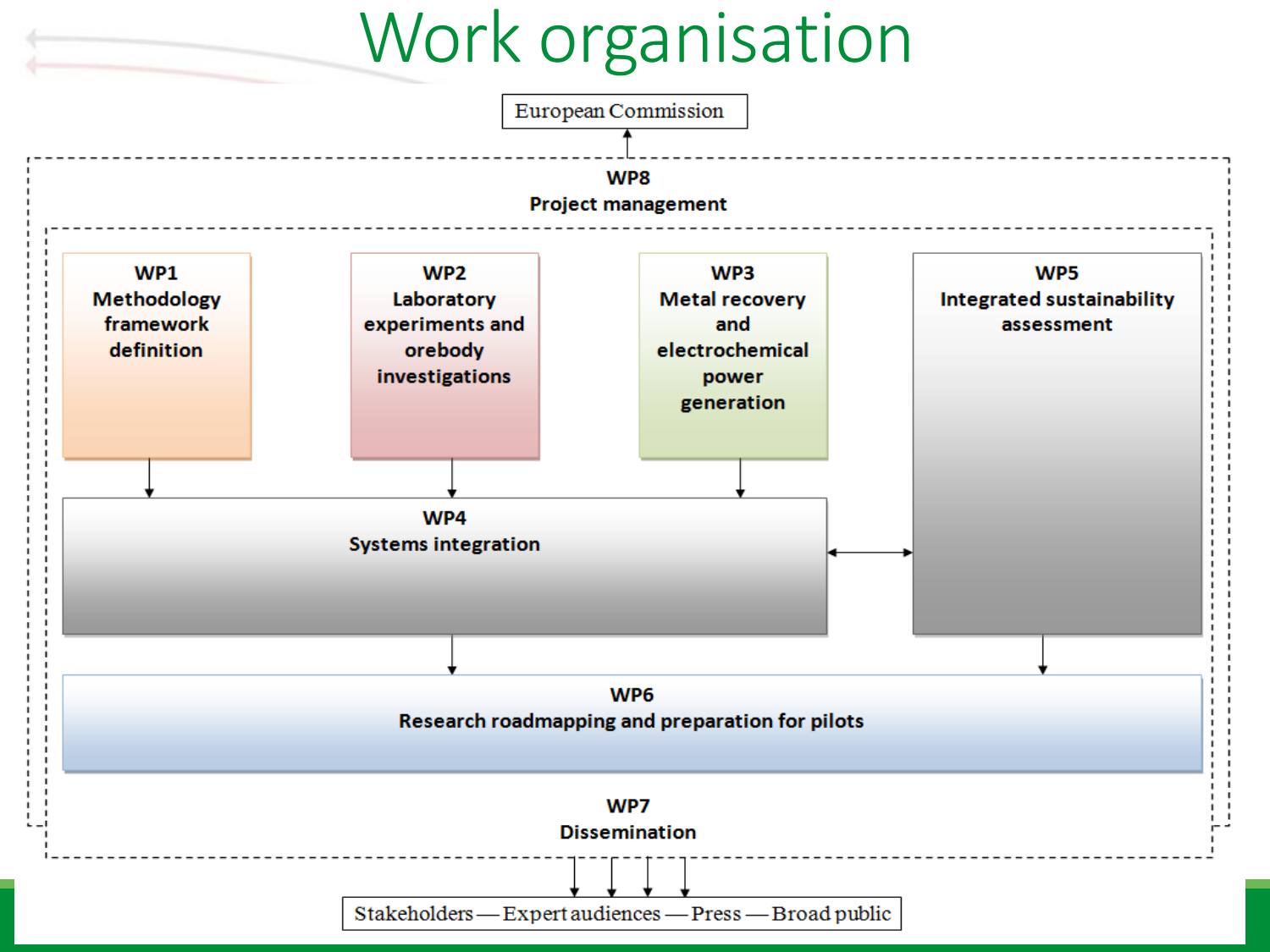## WP1 - Methodology framework definition (UNIM)

- EGS-relevant review of metallogenesis and ore deposit formation
- Collection and evaluation of unprocessed data
- Understanding the rock-mechanical characteristics of orebodies from an EGS perspective

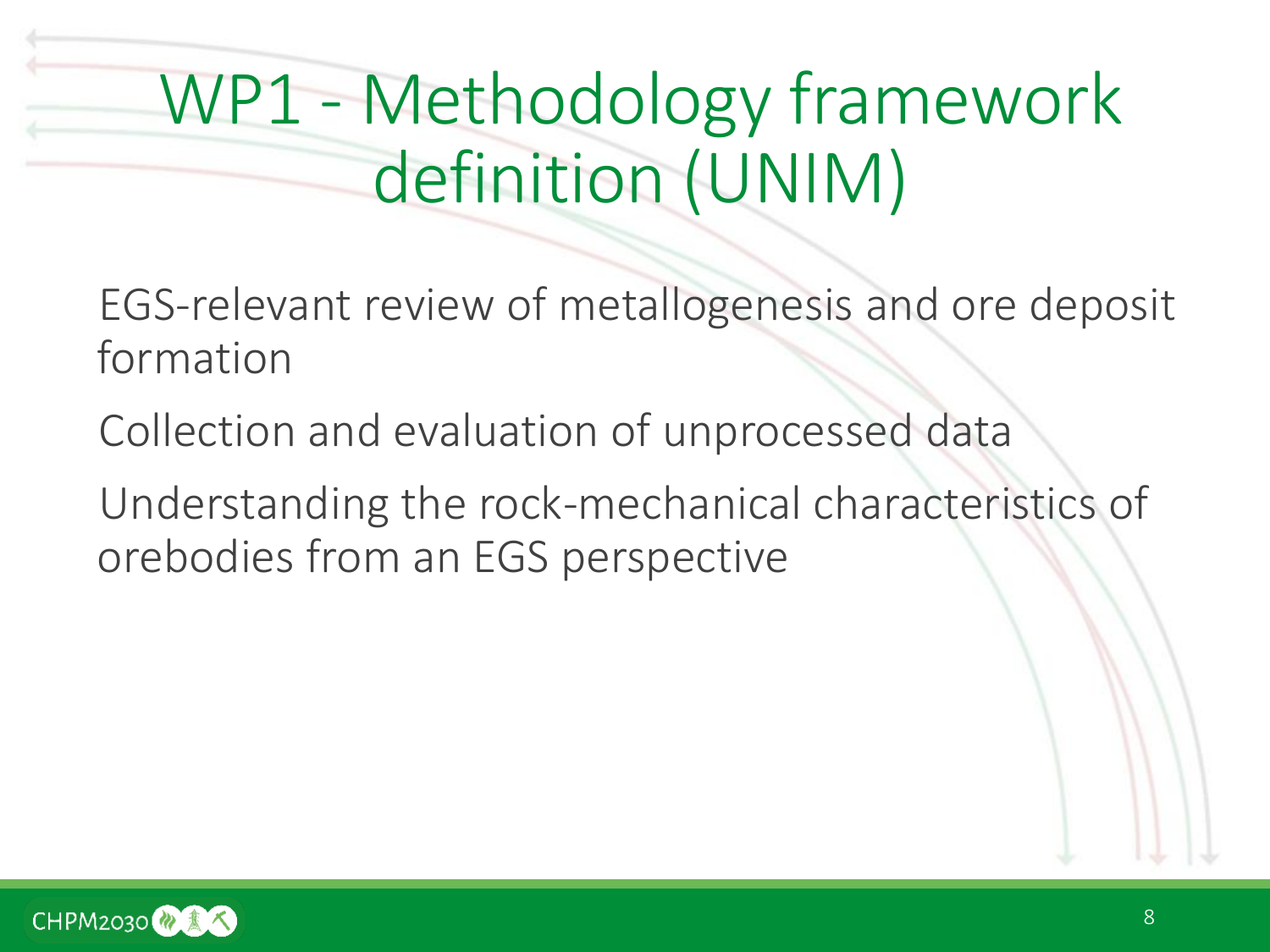## WP2 - Laboratory experiments and orebody investigations (BGS)

Laboratory experiments and simulations for orebody characteristics

Metal content mobilisation using mild leaching (pyrite oxidation exothermic!)

Metal content mobilisation with carbon nanoparticles

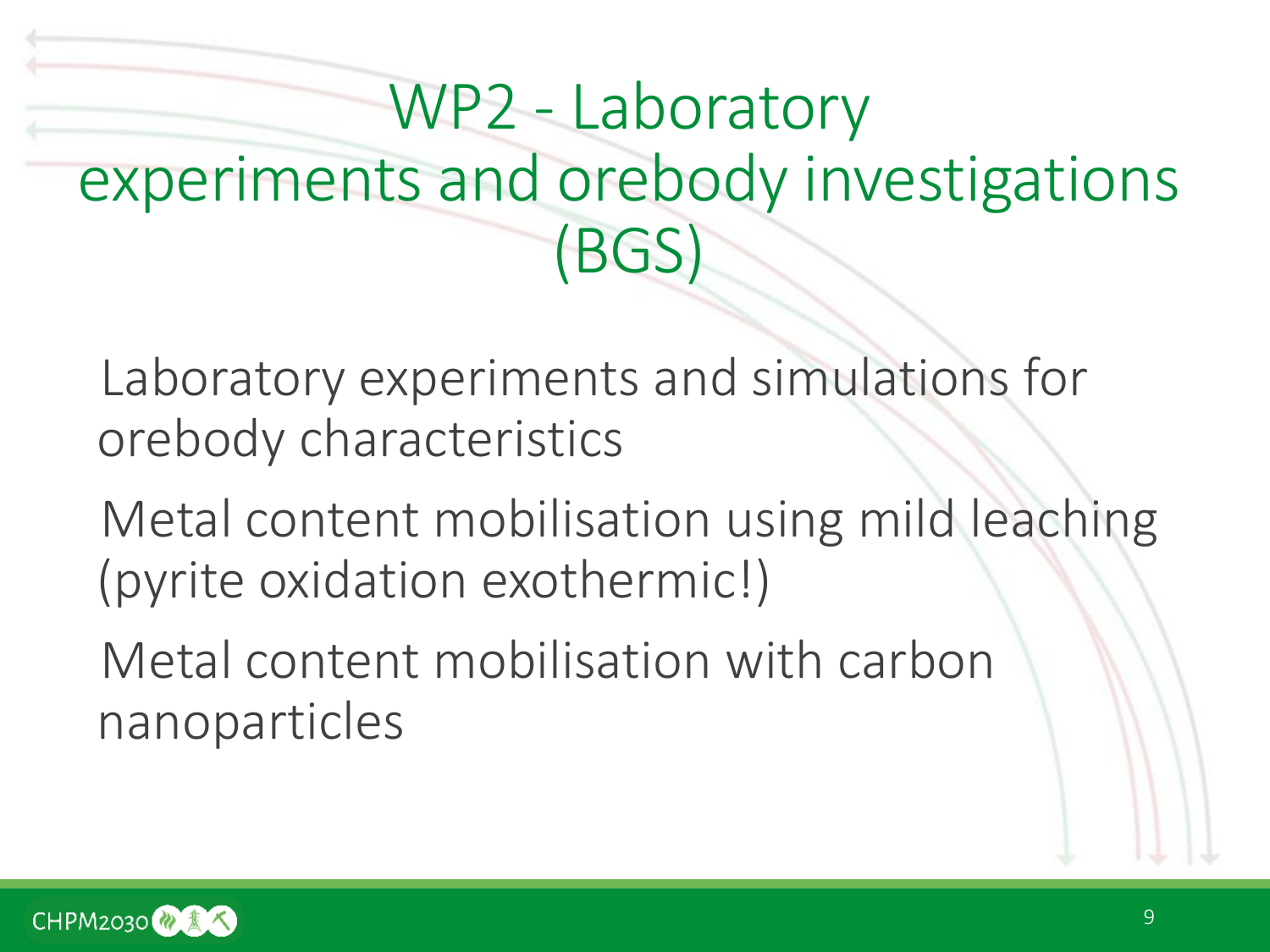## WP3 - Metal recovery and electrochemical power generation (VITO)

Recovery of the metal content by hightemperature, high-pressure geothermal fluid electrolysis

Recovery of the metal content of geothermal fluids by gas-diffusion electroprecipitation and electrocrystallization

Salinity gradient power from pre-treated geothermal fluids – reverse electrodialysis

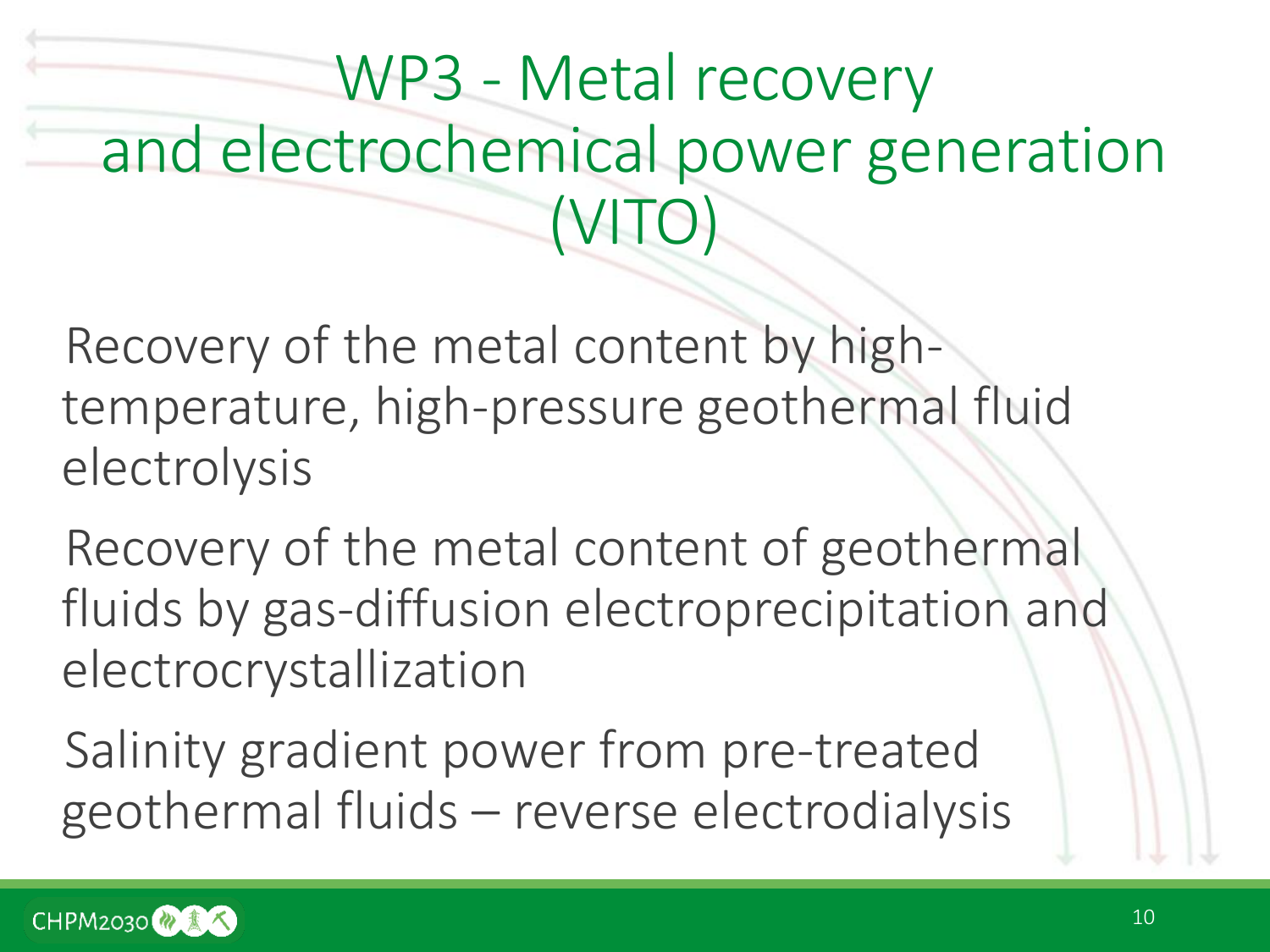#### WP4 – Systems integration (ISOR)

- Conceptual framework for CHPM power plant
- Process optimisation and simulations
- CHPM schematics and blueprints

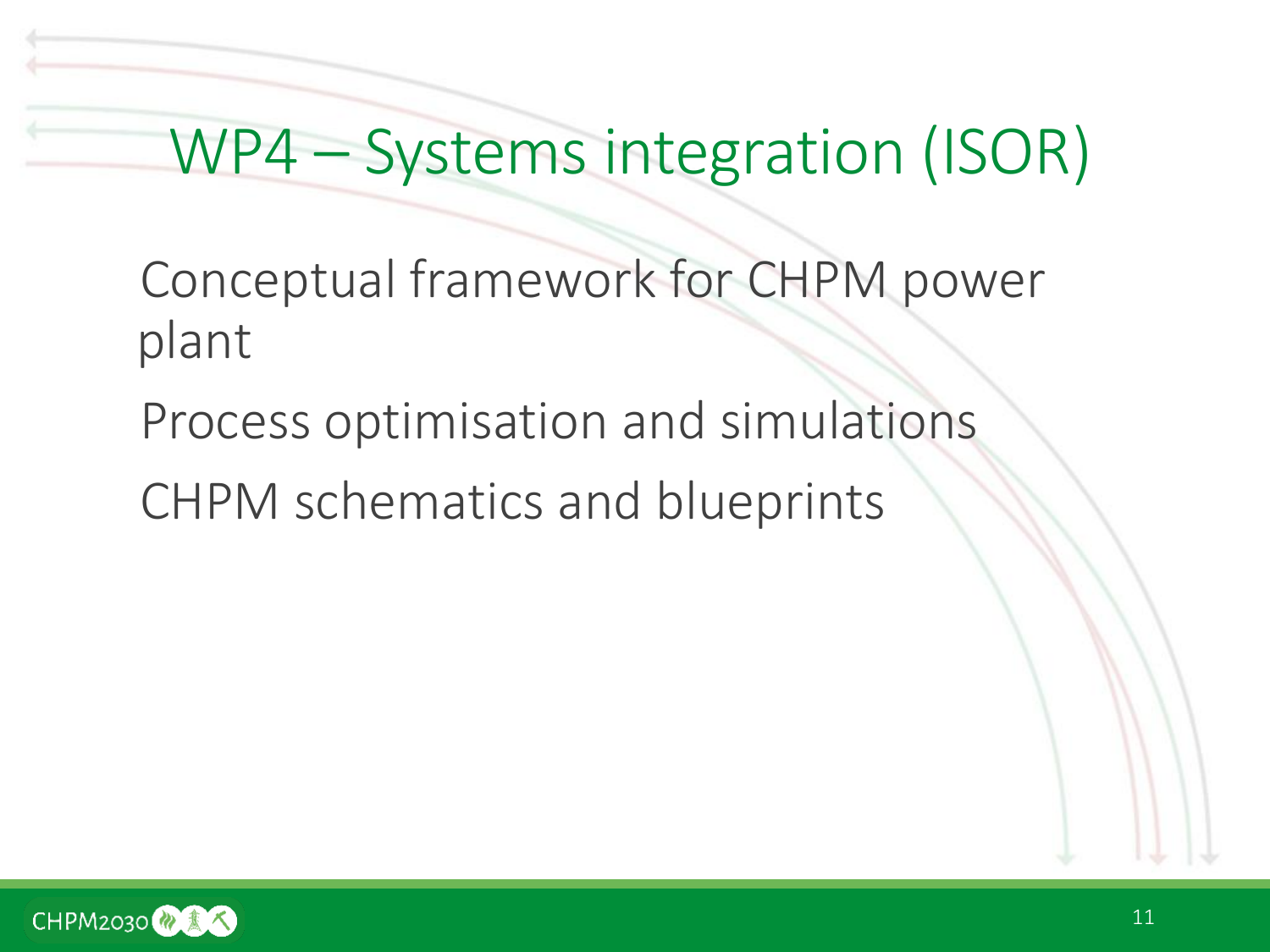## WP5 - Integrated sustainability assessment (USZ)

- Integrated sustainability assessment framework
- Baseline economics for energy and mineral raw materials
- Decision support for economic feasibility assessment
- Social impact assessment and policy considerations Environmental impact assessment Ethics assessment

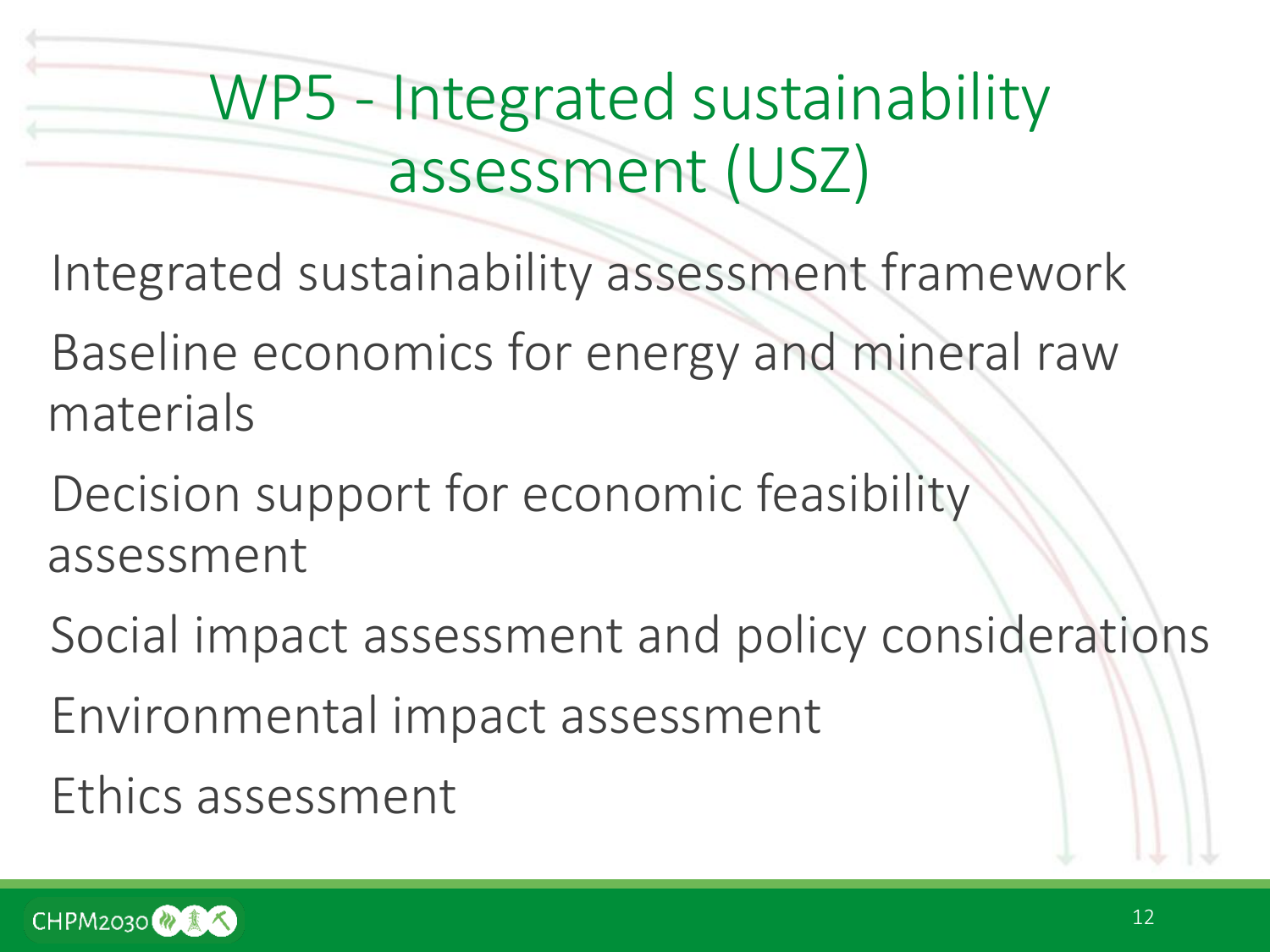WP6 - Roadmapping and preparation for pilots (LPRC)

Horizon Scanning & Visions (EU2050 Energy Roadmap, Geothermal Technology Roadmap)

Preparation for pilots (South West England , Iberian Pyrite Belt, Romania, Sweden, European outlook)

Roadmapping (2030, 2050)

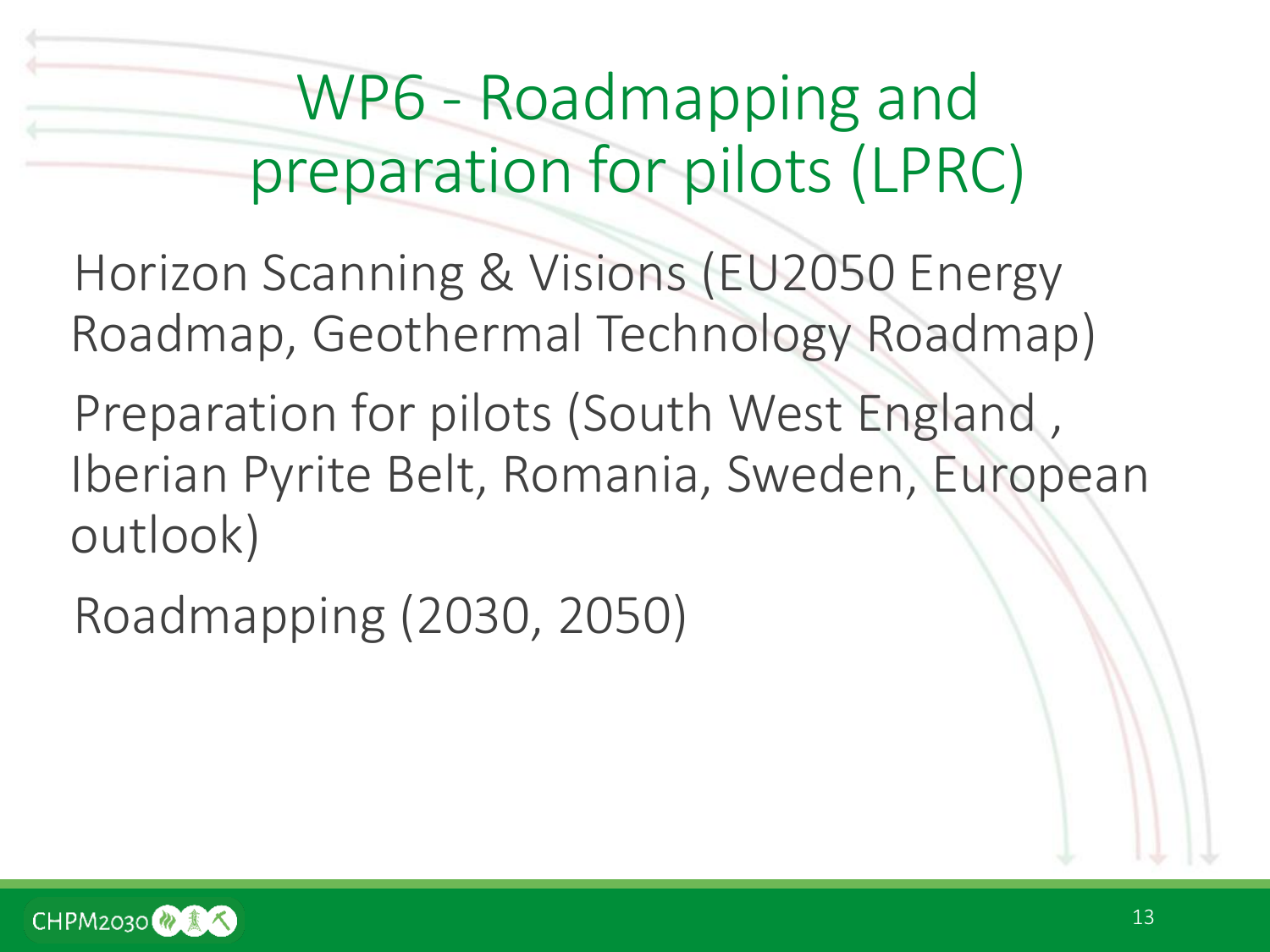WP7 - Dissemination and stakeholder involvement (EFG)

Project website

Project image and stylebook

Communication and dissemination plan

Project brochures

Press-releases and media kits related to CHPM2030 initiatives and outcomes Fact-sheets on the CHPM technology

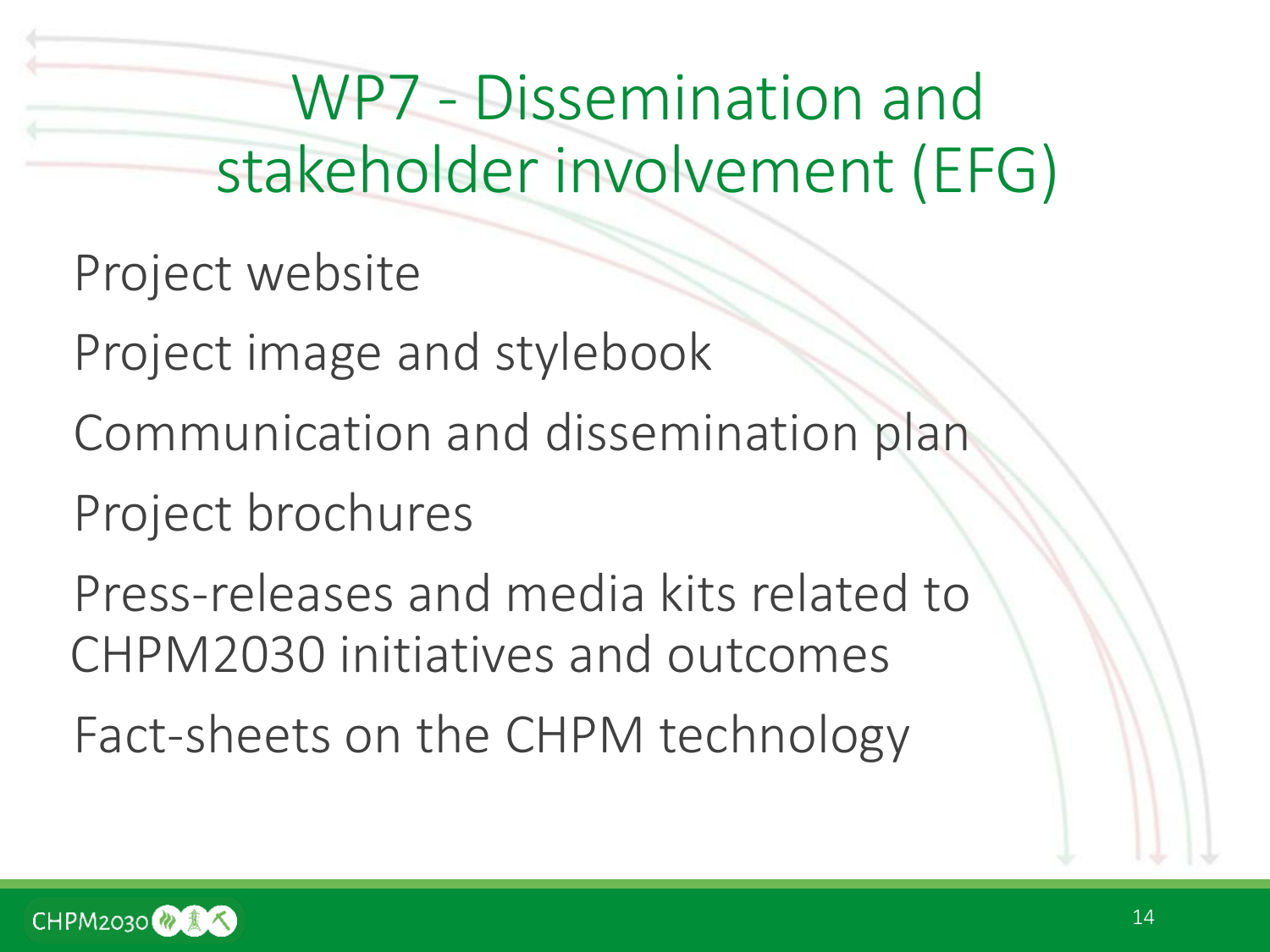WP8 – Project management (UNIM)

- Coordination and supervision of project activities
- Administrative project management
- Administrative project reporting
- Organisation of project meetings
- Risk management and conflict resolution
- Technology exploitation, innovation management and IPR